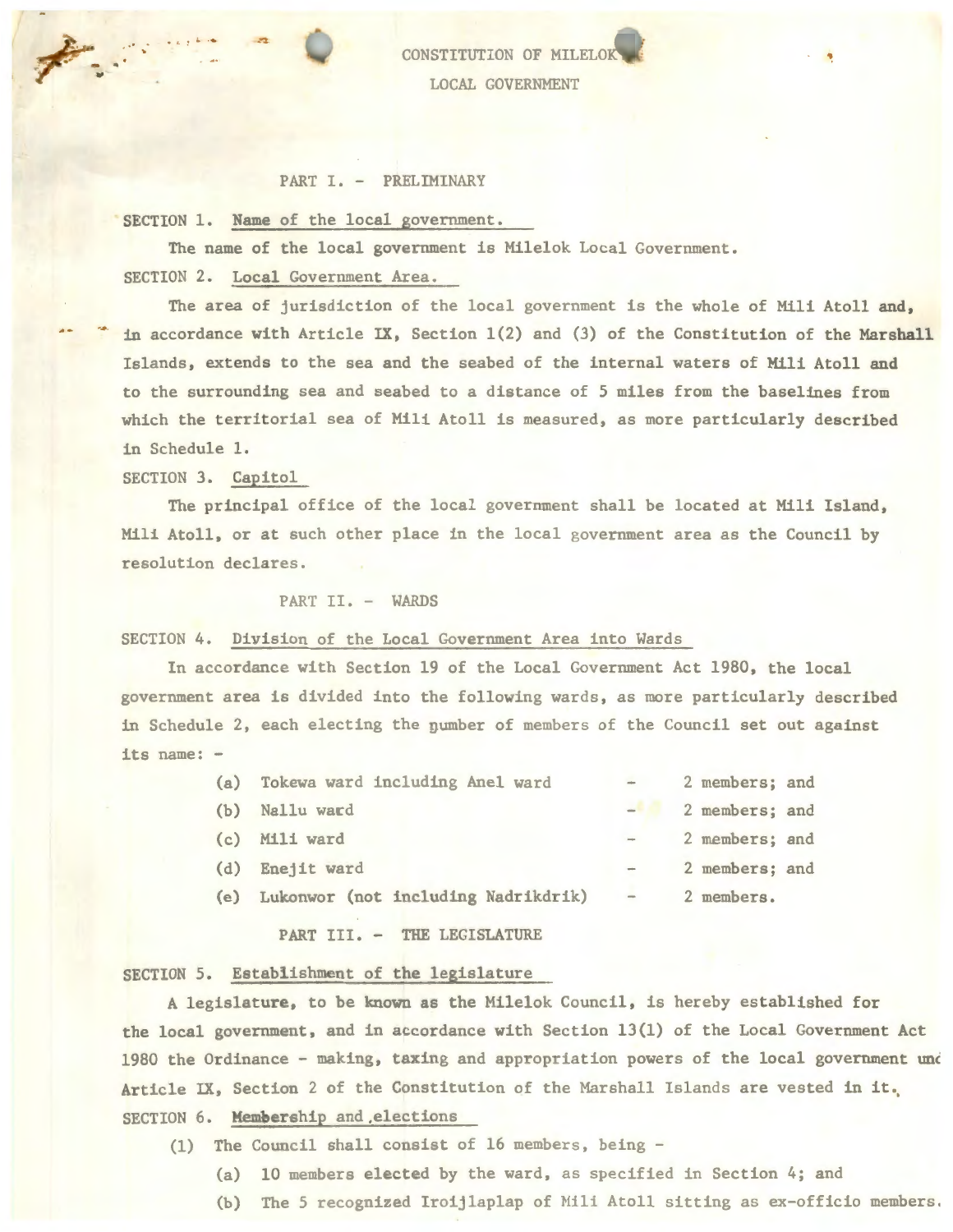(c) a registered voter from the ward he is seeking election from.

 $-2-$ 

(2) The qualification for the members referred to in Section 6(l)(b) is that they hold Iroijlaplap rights in Mili Atoll.

SECTION 8. Term of office

•

- (1) The term of office of a member referred to in Section 6(l)(a) is 2 years and;
	- (a) commences on the day after the day on which his election is announced; and
	- (b) terminates (unless the seat of the member becomes vacant earlier under Section 9) on the day before the next general election to the Council.

SECTION 9. Vacation of seats

- (1) The seat of a member of the Council becomes vacant if, and only if
	- (a) his term of office terminates in accordance with Section 8; or
	- (b) he ceases to possess the qualifications for election that he was requirec under Section 7, to have at the time of his election or appointment; or
	- (c) he dies; or
	- (d) he resigns his seat by notice in writing to the local government; or
	- (e) he is removed from office under Subsection (2).

(2) The Council may, by the affirmative vote of not less than 3/4 of the total membership of the Council, remove a member from office, for cause. SECTION 10. Casual vacancies

(1) If the seat of a member of the Council referred to in Section 6(l)(a) becomes vacant otherwise than by the termination of his term of office in accordance with Section 8, the vacancy shall be filled as soon as practicable by a special election in the ward or area that he represented.

SECTION 11. Meeting

(1) Meeting of the Council shall be held at least once in every three (3) months of the calendar, on such days and at such times as are fixed by the Council, by resolution, or in default by the Mayor, by notice in accordance with the Rules of Procedure of the Council.

(2) The Chief Electoral Officer shall, as soon as practicable after the declarati of the results of the first general election to the Council, by notice to all members call a meeting of the Council.

(3) The Mayor may at any time, and shall as soon as practicable after receipt of a petition of a majority of the members of the Council, stating the business to be dealt with, call a meeting of the Council, by notice in accordance with the Rules of Procedure of the Council stating the business to be dealt with.

(4) A special meeting shall deal only with the subjects stated in the notice calling the meeting.

(5) Meetings of the Council shall be held in public.

 $f(x)$  The quorum for a meeting of the Council is a majority of the total number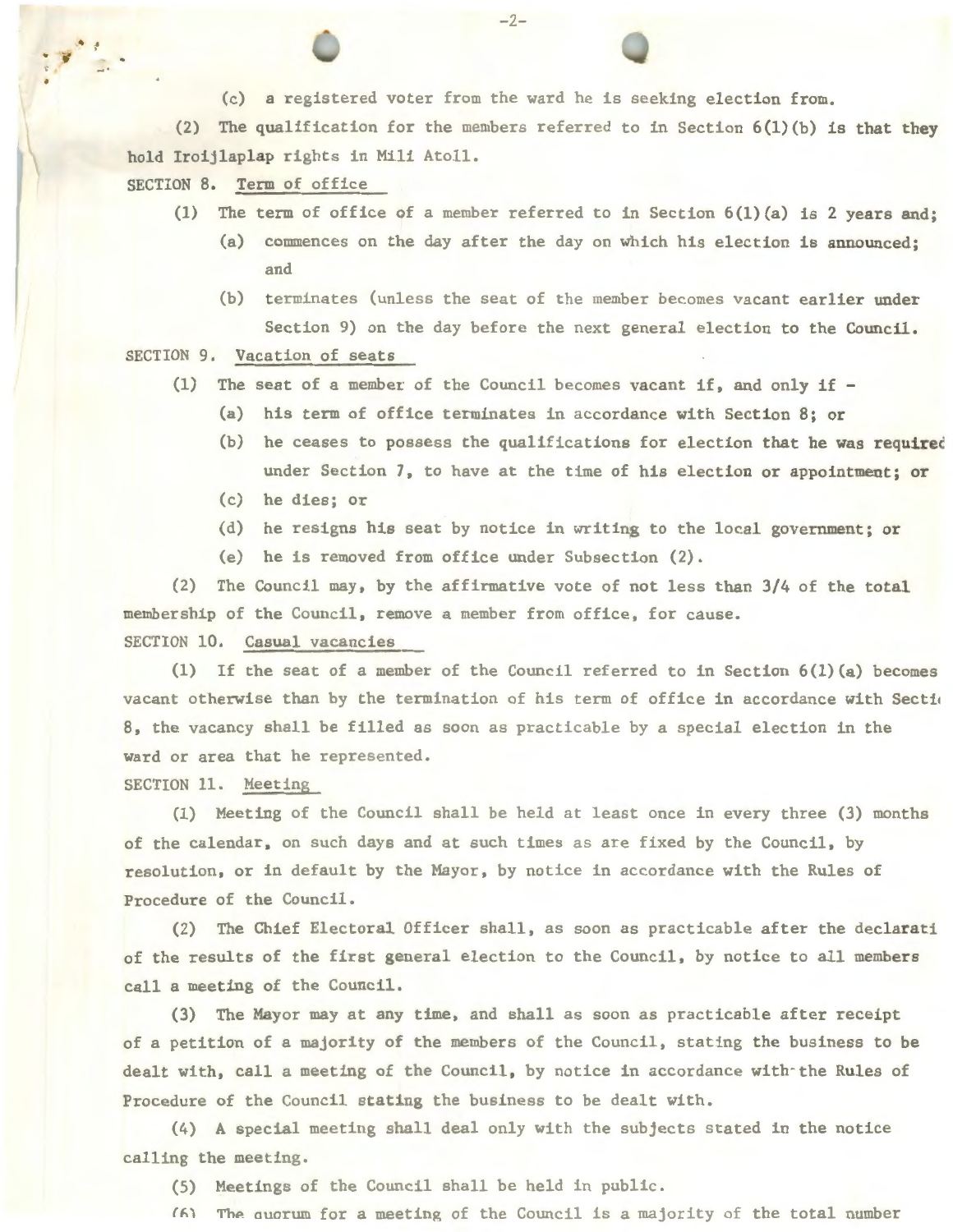SECTION 12. Procedures

 $\ddot{\cdot}$  :

(1) The Council shall keep and publish a journal of its proceedings.

-3-

(2) The Council shall make Rules of Procedure, not inconsistent with this Constitution, any Central Government law or any Ordinance of the local government, for the regulation and orderly conduct of its proceedings and the dispatch of its official business.

(3) Subject to this Constitution, any Central Government law or any ordinance of the local government, the Council nay regulate its own proceedings. SECTION 13. Committees.

The Council may establish standing and other committees to deal with any matter that can in its opinion more properly or more conveniently be dealt with by a committee.

PART IV. - THE HEAD OF THE LOCAL GOVERNMENT

SECTION 14. Office of the head of the local government

(1) An office of head of the local government, who shall be known as the Mayor, is hereby established for the local government.

(2) The Mayor will be an ex-officio member of the Council.

SECTION 15. Qualifications

The qualifications for Mayor are as follows:

- (a) 18 years or older; and
- (b) have land rights on Mili Atoll; and
- (c) be a registered voter of Mili Atoll

SECTION 16. Election

(1) The Mayor shall be elected by ballot by the eligible voters of Mili Atoll as provided for by Sections 13 and 23 of the Local Government Act 1980.

(2) The first general election for Council members as provided for by Section  $6(3)$ .

(3) The term of office shall be four years and shall commence with the announcement of his election and terminate when his successer's election has been announced. SECTION 17. Vacation of office.

(1) The office of the Mayor becomes vacant if, and only if  $-$ 

- (a) his term of office terminates in accordance with Section  $16(3)$ ; and
- (b) He ceases to possess the qualifications for election he was required to have under Section 15; or
- (c) he dies; or
- (d) he resigns his office by notice in writing to the local government; or
- (e) he is dismissed by an affirmative vote of not less than  $2/3$  of the total membership of the Council.

(2) If the office of the Mayor becomes vacant, by any reason other than the termination of the term of his office in accordance with Section 16(3);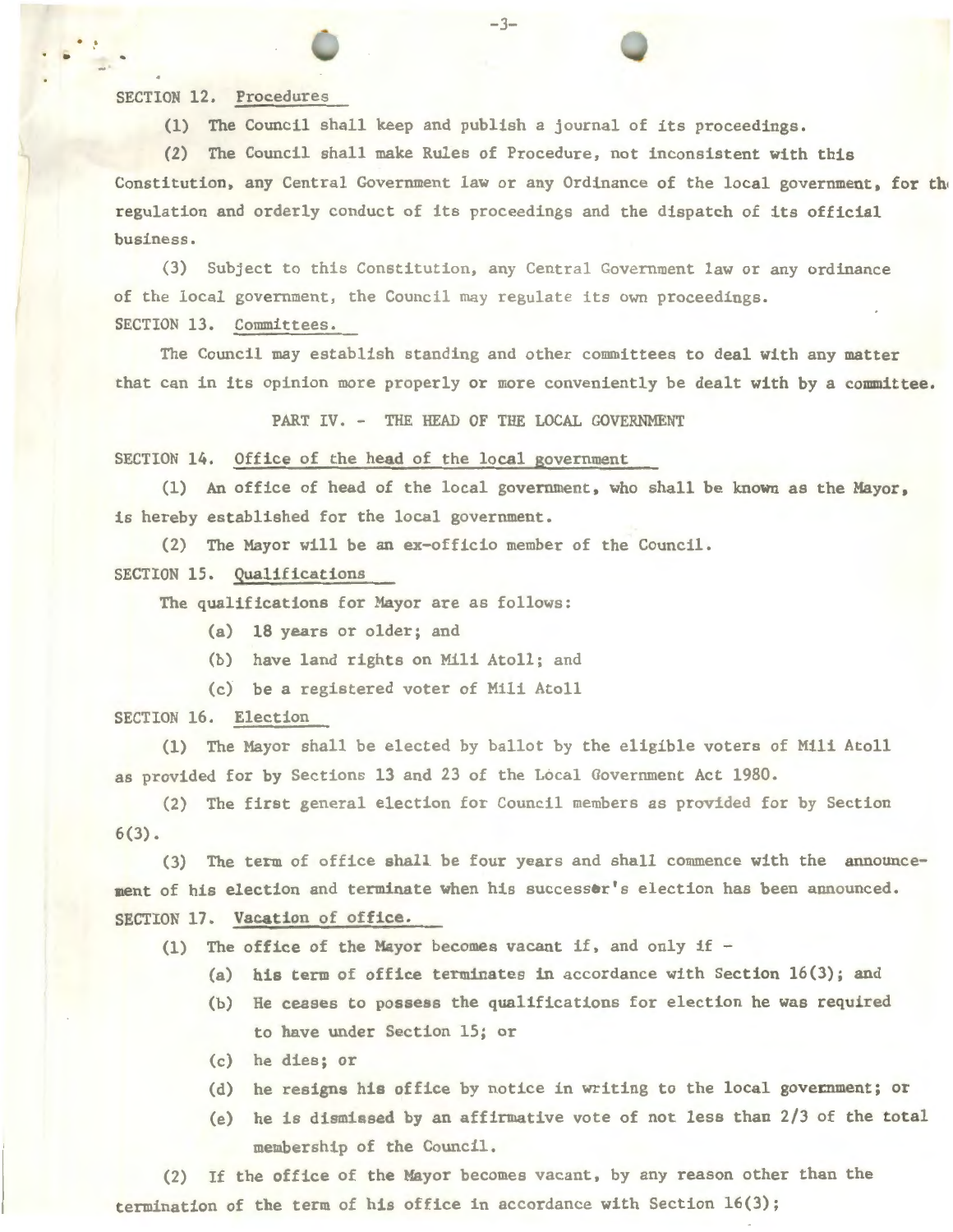SECTION 19. Function of the head of the local government

The Mayor has such powers, functions, duties and responsibilities as are conferred or imposed on him by this Constitution, an Ordinance of the local government, a Central Government law or the Rules of Procedure of the local government .

## PART V. - THE EXECUTIVE

SECTION 20. Establishment of the executive

. . . . -4-

(1) An executive committee of the local government, to be known as the Executive Committee of the Milelok Council, is hereby established, which shall, in accordance with Section 14(1) of the Local Government Act 1980, be the principal executive arm of the local government.

(2) The Executive Committee is collectively responsible to the executive government of the local government area, and for the performance of the functions of the Executive Committee and the members of the EKecutive Committee under this Constitution, an ordinance of the local government or a Central Government law.

# SECTION 21. Composition

- (1) The Executive Committee shall consist of
	- (a) The Mayor; and
	- (b) three members of the Council appointed by the Mayor in writing, to be known as Executive Members.

(2) The quorum for a meeting of the Executive Committee is two . SECTION 22. Vacation of office.

- (1) The office of the Mayor becomes vacant in accordance with Section 17.
- (2) The office of an Executive Member becomes vacant if, and only if
	- (a) his seat in the Council becomes vacant under Section 9; or
	- (b) the office of the Mayor becomes vacant under Section 17; or
	- $(c)$  he is dismissed from office under Subsection (3); or
	- (d) he resigns his office by notice in writing to the Mayor.

(3) The Mayor may at any time, with or without cause, dismiss an Executive Member from office.

(4) If the office of the Mayor becomes vacant otherwise thenby reason of his dismissal under Section 17(2), the Executive Members shall continue to perform their functions (including the function of appointing under Section 18 a member of the Executive Committee to perform the function of the Mayor)

(5) If the office of an Executive Member becomes vacant by reason of the termination of the term of his office as a member of the Council under Section 8, he may continue to perform the functions of an Executive Member until a new Mayor is elected, but unless he becomes again a member of the Council he shall not vote or take part in its deliberations.

*'-1 -* --- ----

SECTION 23. Acting appointments.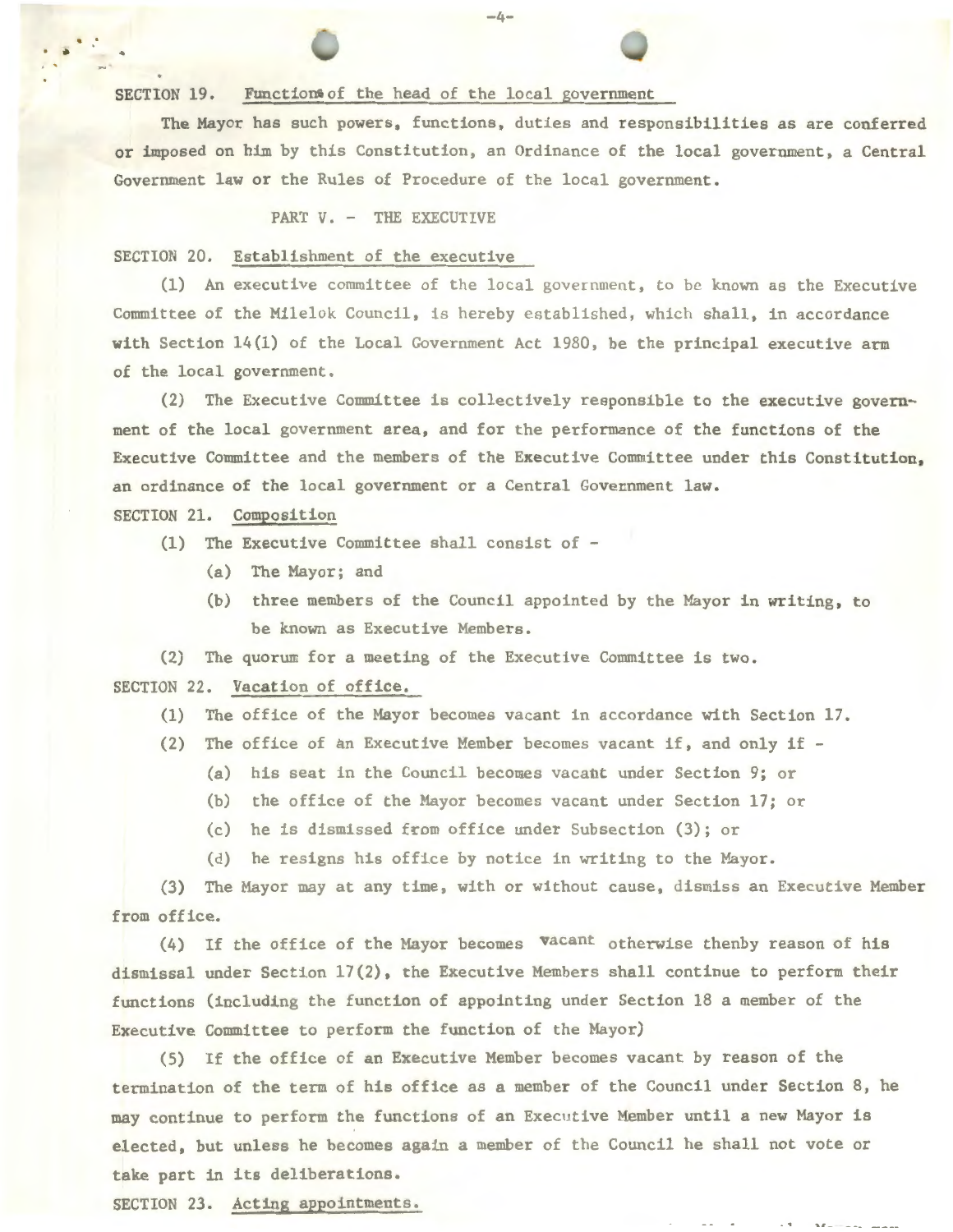(2) The Mayor is responsible for any matter of responsibility for which is not for the time being allocated under Subsection (1).

(3) Nothing in this section affects the collective responsibility of the Executive Committee under Section 20(2).

SECTION 25. Functions of the Executive Committee.

. . -5-

The Executive Committee has such powers, functions, duties and responsibilities as are conferred or imposed on it by this Constitution, an Ordinance of the local government or a Central Government law.

SECTION 26. Advice to the Council, etc., of certain matters.

(1) The Mayor shall promptly notify the Council and the Minister of the Government of the Marshall Islands responsible for local government matters of -

- (a) the appointment, dismissal or resignation of a member of the Executive Committee; or
- (b) the appointment, or the termination of the appointment, of a member of the Council to act as an Executive Member under Section 23(b); or
- (c) the appointment by him of a member of the Executive Committee to perform the functions of the Mayor under Section 18(1); or
- (d) the allocation under Section 24(1) of responsibilities to Executive Members and the appointment under Section 23(a) of an Executive Member to perform functions of another Executive Member.

(2) The Executive Committee shall promptly notify the Council and the Minister of the Government of the Marshall Islands responsible for local government matters of the appointment by it of a member of the Executive Committee to perform the functions of the Mayor under Section 18 (1).

(3) The Clerk of the local government shall promptly notify the Council and the Minister of the Government of the Marshall Islands responsible for local government matters of the resignation of the Mayor under Section 17(1)(d), or of the dismissal of the Mayor under Section 17(1)(e).

#### PART VI - FINANCE

# SECTION 27. Control of revenue and expenditure.

(1) No taxes shall be imposed and no other revenue shall be raised, and no money of the local government shall be expended, unless authorized by law.

(2) Subsection (1) does not apply to the acceptance of grants (other than loans) from the Government of the Marshall Islands, nor to expenditure from such grants for the purposes for which, and subject to the conditions on which, they are made.

(3) All money received by the local government shall, unless otherwise authorized by Ordinance of the local government or by or under Local Government 1980, be paid into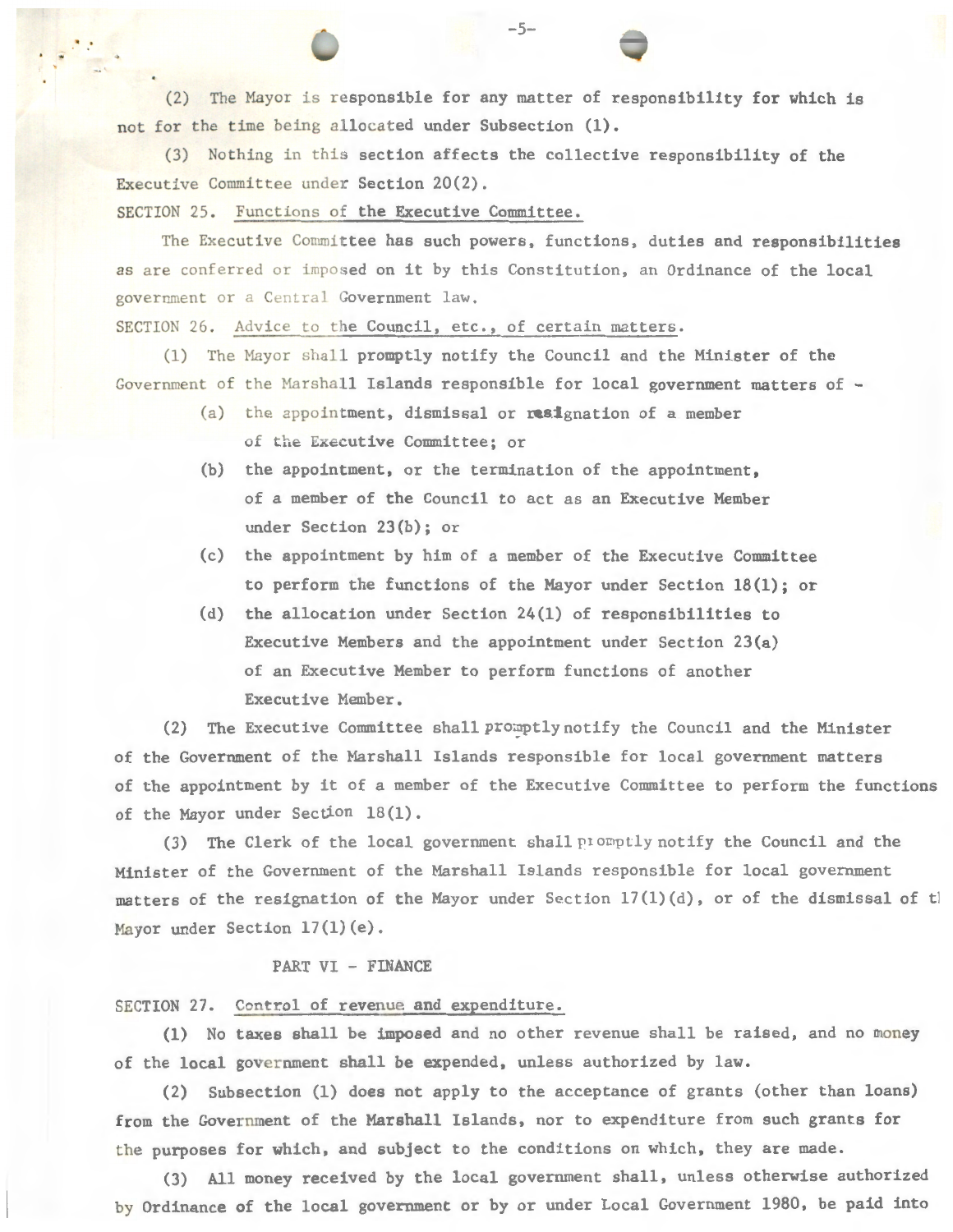(3) Except on the recommendation or with the consent of the Executive Committee, signified by or on behalf of the Mayor, the Council shall not make or approve any Ordinance or other proceeding introduced by a member other than the Mayor or an Executive Member if the Ordinance or proceeding would, in the opinion of the member of the Council presiding -

- (a) dispose of or charge any of the revenues of the local government; or
- (b) revoke or alter (otherwise than by way of reduction) any such disposition or charge; or
- (c) impose, alter or abolish any tax, rate, due, fee or fine.

SECTION 29. Budgets and appropriations.

.. . -6-

.

(1) The Executive Committee shall cause to be introduced into the Council in respect of each financial year -

- (a) a set of budget estimates of revenue and expenditure; and
- (b) an Appropriation Ordinance to make appropriations for expenditure, and may introduce additional supplementary estimates and Supplementary Appropriation Ordinances.

(2) Subject to any Local Government Administrative Memoranda issued under Section 46(l)(a) of the Local Gvoernment Act 1980 in relation to the format of Ordinances and to any Local Government Financial Memoranda issued under Section 46(2) of that Act, Appropriation Ordinances and Supplementary Appropriation Ordinances shall follow the general form of Central Government Appropriation Bills and Supplementary Appropriation Bills under Article VIII, Section 5 and 8 of the Constitution of the Marshall Islands.

(3) Subject to any Local Government Financial Memoranda issued under Section 46(2) of the Local Government Act 1980, an Ordinance of the local government may make provision, in accordance with the principles of Article VIII, Section 7 and 9 of the Constitution of the Marshall Islands, for anticipated and re-programmed expenditure and a Contingencies Fund.

(4) Nothing in this section prevents appropriations for specific purposes being included in an Ordinance of the local government other than an Appropriation Ordinance or a Supplementary Appropriation Ordinance.

(5) Appropriations lapse at the end of the financial year to which they respectively relate, unless, in relation to any particular head of appropriation, an Ordinance of the local government provides otherwise.

SECTION 30. Loans.

The local government shall not accept loans, grant charges against its future revenue, or incur indebtedness chargeable to future revenue otherwise than in accordance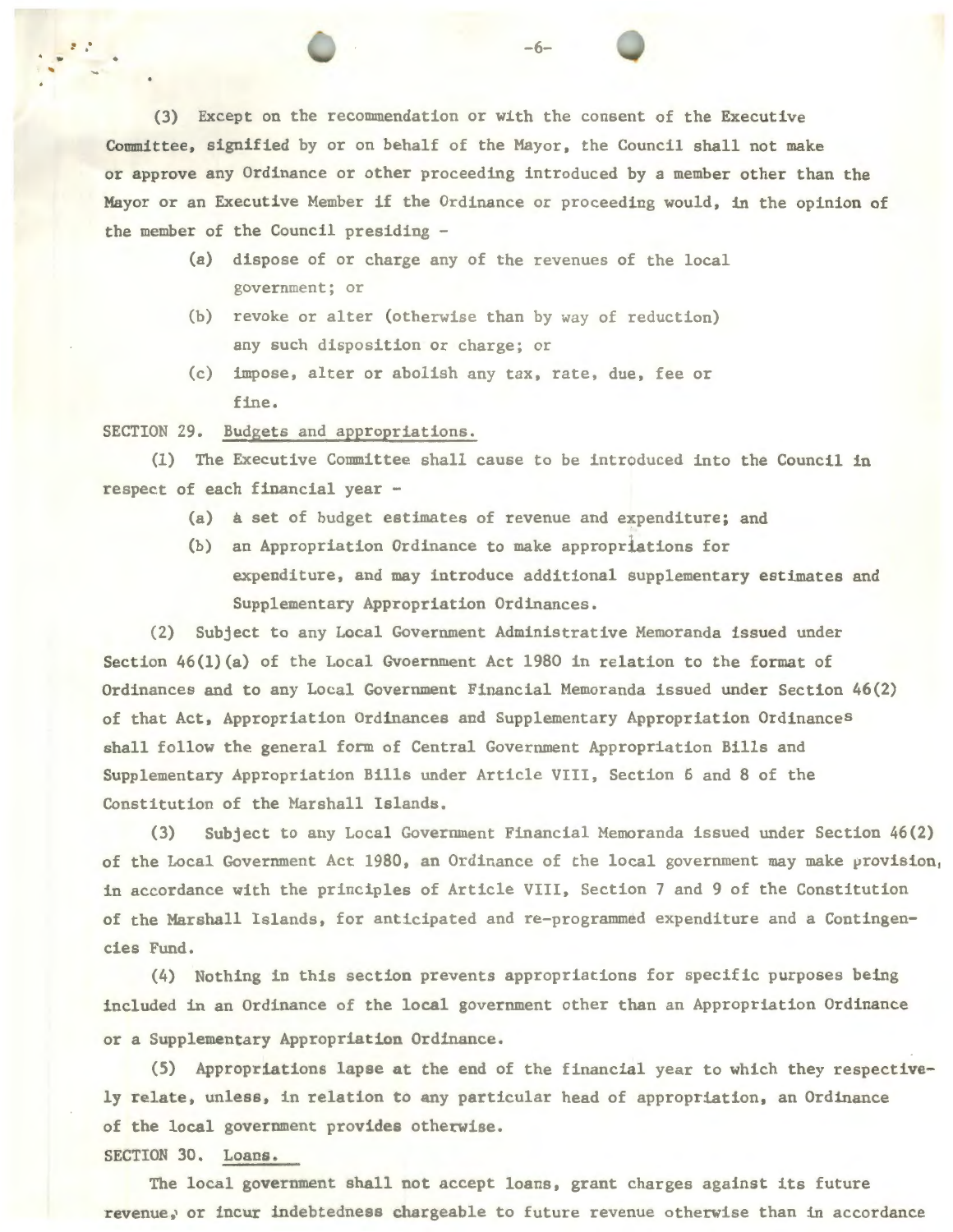(3) The Executive Committee shall, as soon as practicable after the end of a financial year, lay before the Council accounts relating to all revenues and expenditure of the local government for that financial year, together with any report of the audit of the accounts under Section 32.

SECTION 32. Audit

 $(1)$  In addition to the audit provided for by Section 40 of the Local Government Act 1980, the Auditor-General or a person authorized by him may at any time audit the accounts and records of the local government, and any accounts laid or to be laid before the Council under Section 32(3).

(2) The Auditor-General or authorized person shall report to the Council and to the Minister of the Government of the Marshall Islands responsible for local government matters on the audit and shall, in his report, draw attention to any irregularities in the accounts and records, or in the accounts, as the case may be.

(3) For the purpose of an audit under Subsection (1), the Auditor-General or authorized person has the powers and rights referred to in Article VIII, Section 15 of the Constitution of the Marshall Islands.

SECTION 33. Financial Memoranda.

. . .. -7-

Subject to this Constitution, all persons concerned with the financial administration of the local government shall comply with any Local Government Financial Memoranda issued under Section 46(2) of the Local Government Act 1980.

## PART VII. - STAFF

#### SECTION 34. Employment of staff

(1) The Mayor, on behalf of the local government, may appoint a Clerk of the local government, and such other officers and employees as he considers necessary for the effective operation of the local government.

(2) The local government is the employer of the Clerk and the other officers and employees.

(3) The terms and conditions of appointment and employment of the Clerk and the other officers and employees shall be determined by or under an Ordinance of the local government, and in the absence of such an Ordinance are, with the necessary modifications, those of members of the Public Service holding equivalent positions, for which purpose any reference in any Central Government law to -

- (a) the Chief Secretary or a Department head shall be read as a reference to the Clerk; or
- (b) the Public Service Commission shall be read as reference to the Executive Committee.

#### SECTION 35. Seconded, etc., public servants

Cubiect to any arrangements made under Section 16(3) of the Local Government Act